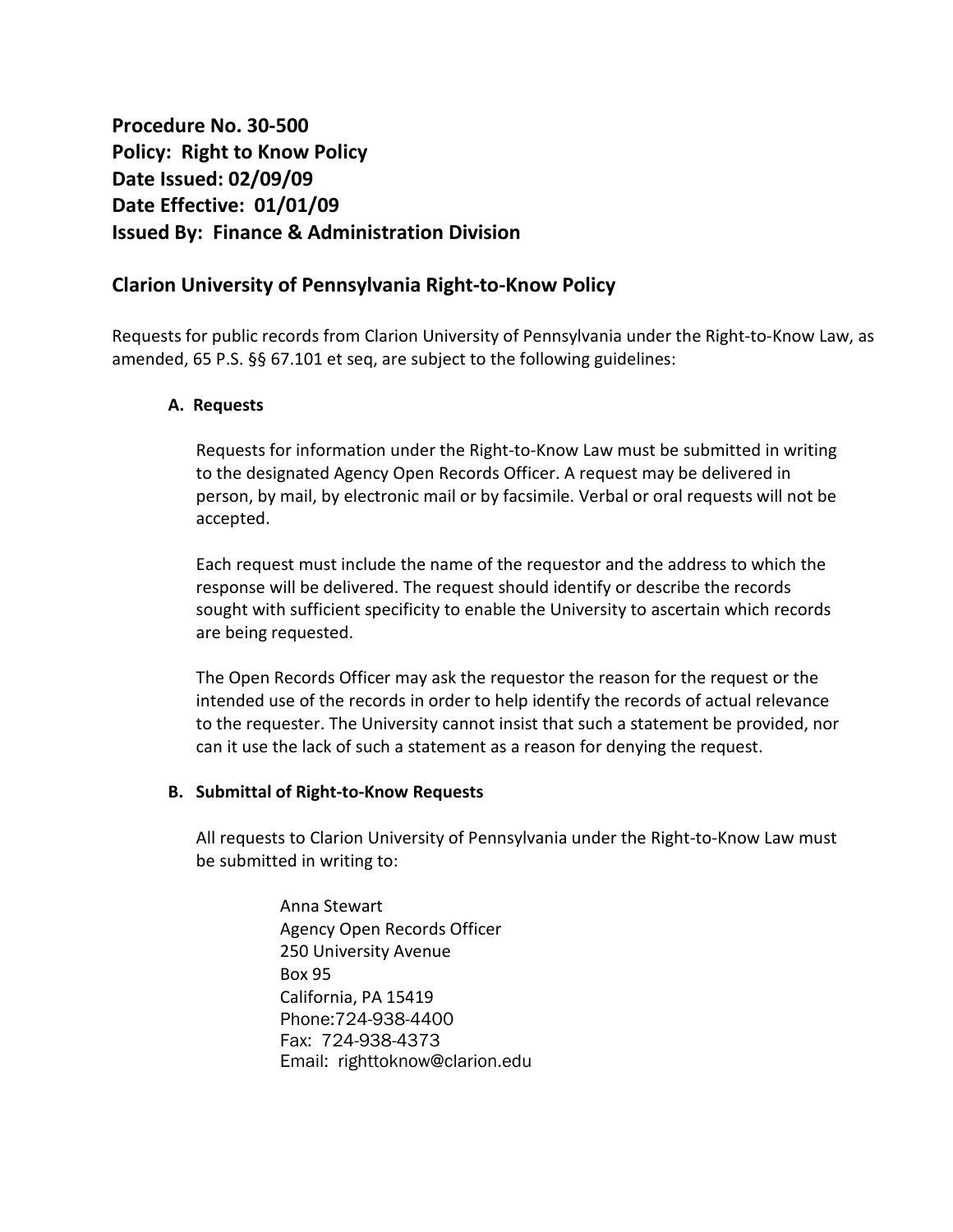Requests may be delivered in person or sent by regular mail to the address listed above. Requests also may be made by electronic mail, or by facsimile.

If a request is delivered to someone other than the Open Records Officer, it shall be forwarded to the Open Records Officer in a reasonable time. The 5-business-day period for a response to the request begins once the designated Open Records Officer receives the request.

The Open Records Officer will inform the requestor of receipt of the request, including the date the request was deemed received.

## **C. Clarion University's Duty to Provide a Prompt Response to a Right-to-Know Request**

Upon receipt of a written request Clarion University of Pennsylvania will make a good faith effort to determine if the requested record is a public record and to respond as promptly as possible under the circumstances existing at the time of the request. This time shall not exceed five (5) business days from the date the written request is received by the Open Records Officer. If the University fails to respond within that time period, the request is deemed denied.

The University may inform the requestor of the need for additional time to comply with a specific request, in accordance with provisions of the Act. Such an extension may not exceed thirty (30) calendar days unless agreed to by the requestor. If the University fails to make a timely final response pursuant to the extension the request is deemed denied. The Open Records Officer shall send written notice to the requestor within five (5) business days of the need for an extension. The notice shall include a statement notifying the requestor that the request for access is being reviewed, the reason for the review and a reasonable date that a response is expected to be provided, and an estimate of applicable fees owed when the record become available.

#### **D. Processing of Right-to-Know Requests**

Upon receiving a written Right-to-Know request, the Open Records Officer shall complete the following tasks:

- o Date-stamp the request.
- o Assign a tracking number to the request.
- $\circ$  Compute the day on which the 5-business-day period will expire and make a notation of that date on the first page of the request.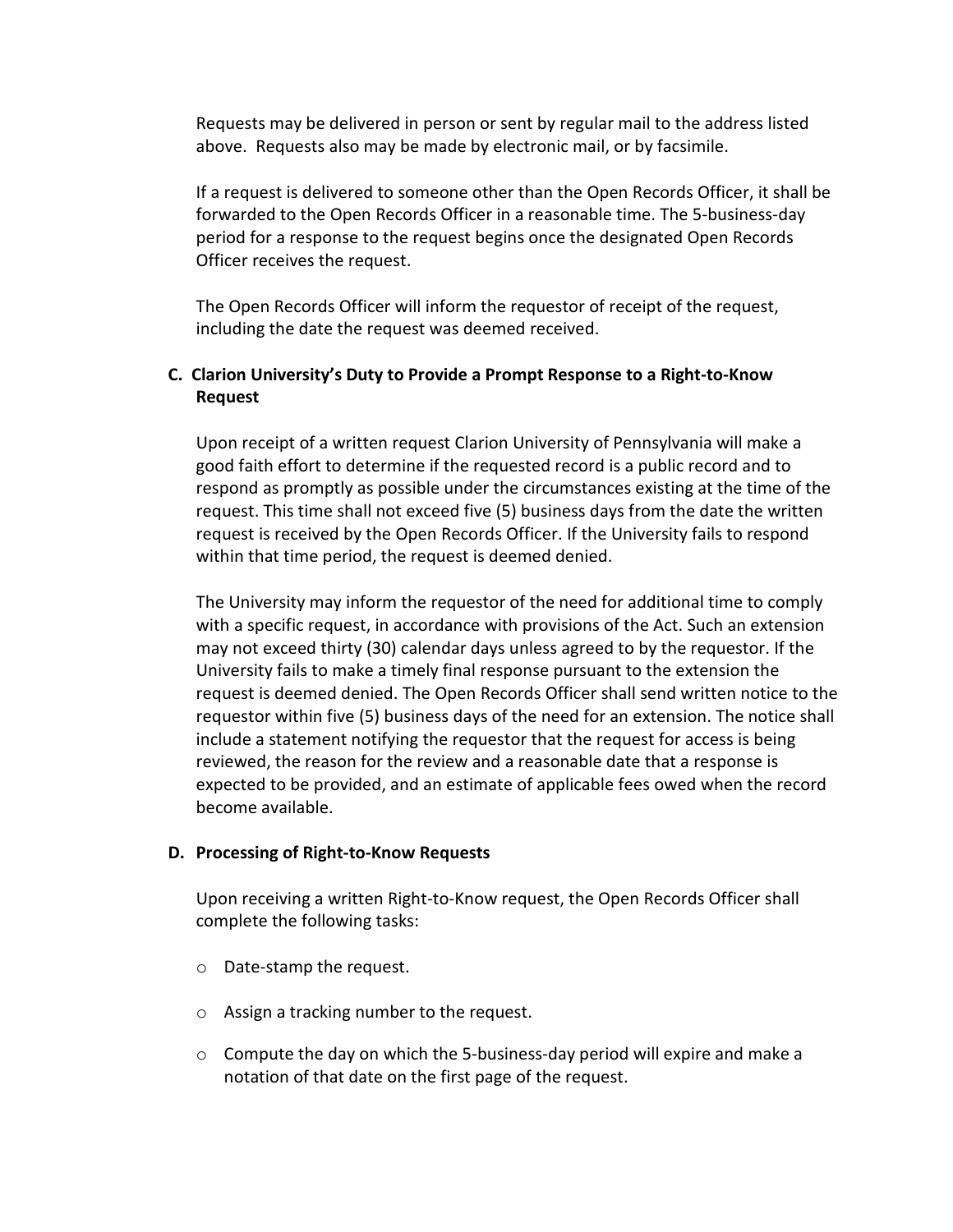- o Inform the requestor of receipt of the request.
- $\circ$  Make an electronic or paper copy of the request, including all documents submitted with it and the envelope (if any) in which it came.
- o Create an official file for the retention of the original request.

For purposes of determining the 5-business-day period:

A business day shall be any Monday, Tuesday, Wednesday, Thursday, or Friday, except those days when the offices of the University are closed for all or part of a day due to a state holiday, due to severe weather (such as a blizzard or ice storm); due to natural or other disaster; or due to the request or direction of local, state, or federal law enforcement agencies or officials.

Requests may be submitted during regular business hours, which are 8 a.m. to 4 p.m. Requests received after 4 p.m. will be deemed to have been received on the following business day.

For purposes of determining the end of the 5-business-day period, the day that a request is received (or deemed to be received) is not counted; the first day of the 5 business-day period is the agency's next business day.

## **E. Initial Review by the Right-to-Know Official**

Upon receiving a Right-to-Know request, the Open Records Officer shall promptly review it. The purpose of this review is to determine the following:

- o Whether the request possesses an obvious defect that permits it to be rejected without further consideration. Such defects include the following:
	- o The documents sought by the requestor are not identified with sufficient particularity.
	- o The identified records unquestionably fall outside the Act's definition of "public records."
	- oThe identified records unquestionably fall within one of the Act's statutory exemptions under 65 P.S. §67.708 to the definition of "public records."
	- oThe Open Records Officer has personal knowledge that the identified records do not exist.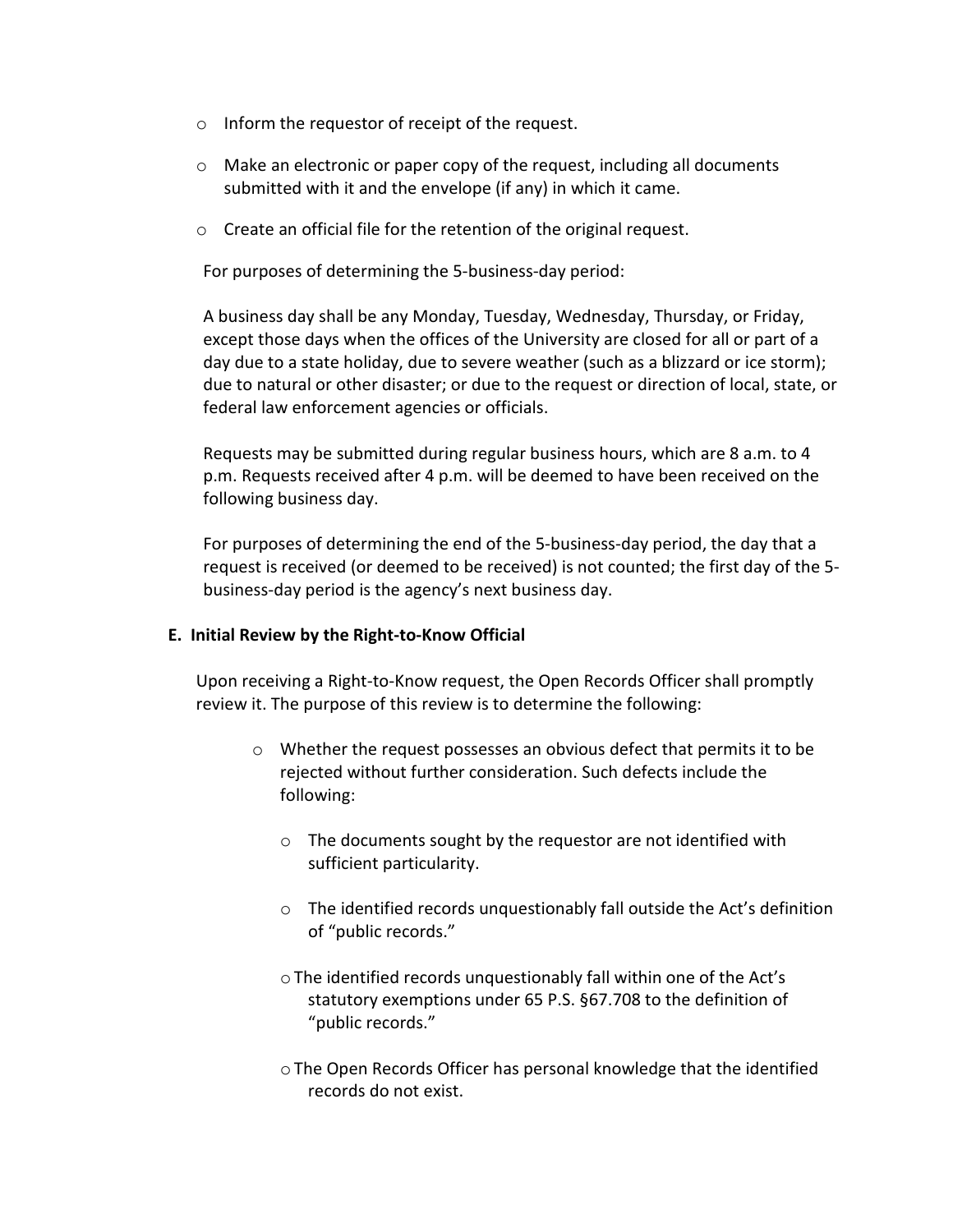- oThe Open Records Officer has personal knowledge that the identified records are not in the possession or control of the agency.
- $\circ$  Whether the request can be granted without further consideration. For example, if the Open Records Officer knows that the requested documents exist and are public records and that they are immediately accessible, no further analysis is necessary.
- o Whether the request implicates a right protected by the Pennsylvania or United States Constitution, including but not limited to, the constitutional right of privacy. If the Open Records Officer concludes that the request implicates such a right, he shall consult with counsel regarding the balancing of the requester's interest in access to the records versus the constitutionally protected interests.

In conducting this initial review, the right-to-know official may contact (or attempt to contact) the requestor in order to obtain clarification or additional information.

If the Open Records Officer determines that the request should be refused for any of the grounds set forth above he shall immediately draft a proposed denial letter. This letter should set forth each and every ground that the right-to-know official believes is a proper ground for refusal.

#### **Responses, In General**

The act of providing a requestor with physical access to a document in the offices of the University is a "response" for purposes of the Right-to-Know Law.

A record will be provided, whenever available, in the medium requested by the requester (i.e., an electronic file if the information is already available in this form.). A record does not have to be converted to a media other than that in which it is maintained.

A requestor may either view original records by making an appointment during regular business hours with the Open Records Officer, or may request written copies, which will be provided for fee as established by the Office of Open Records. The fee can be waived at the discretion of the right-to-know officer.

The University will not create a public record that does not already exist, nor will it compile, maintain, format, or organize a public record in a manner in which the agency does not currently do so.

#### **Responses**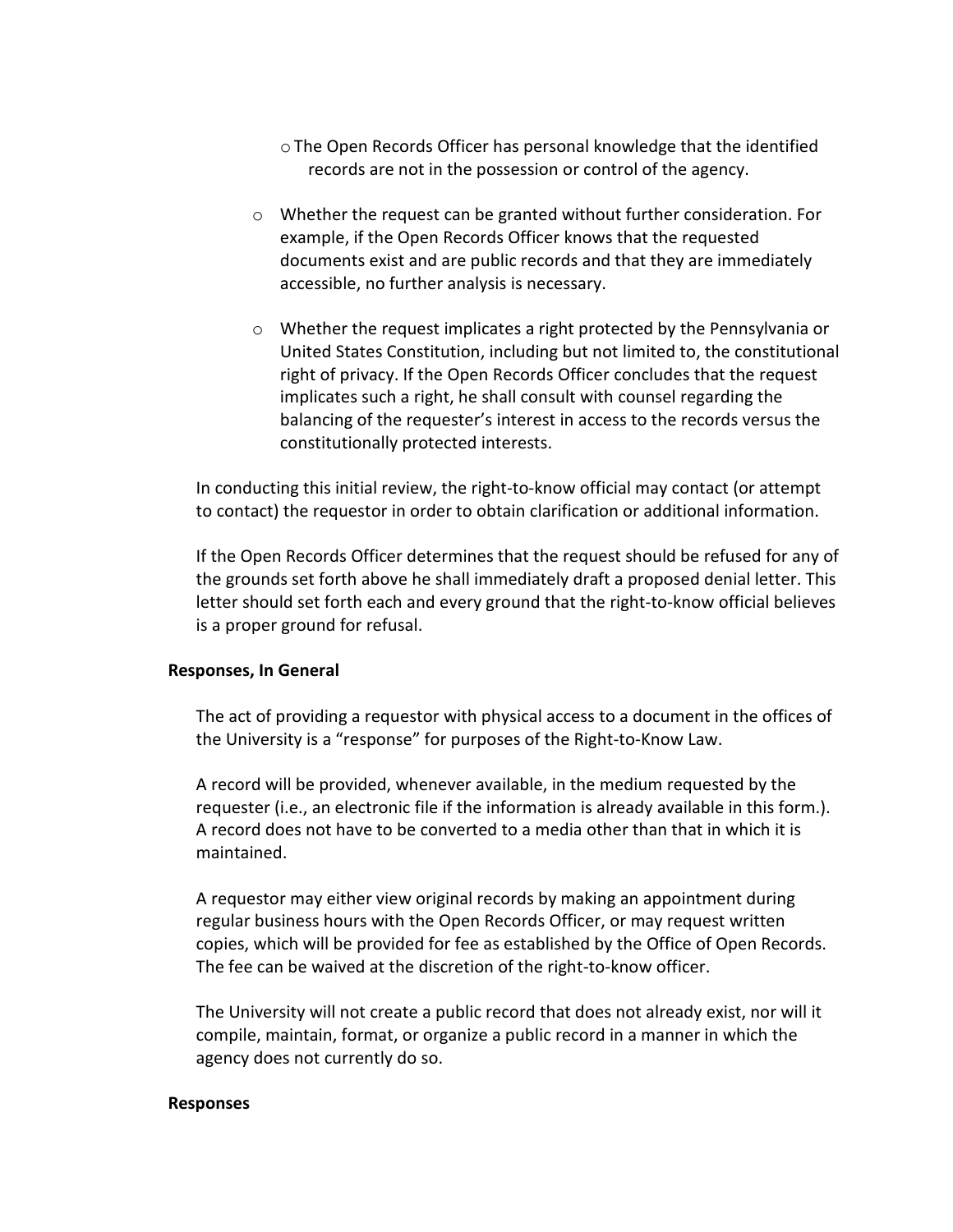Types of responses.

- The request is granted in its entirety.
- The request is refused in its entirety.
- $\blacksquare$  The request is partially granted.

**Deemed denials** - The failure to make a timely response is deemed a denial.

#### **Final responses granting requests**

A written request for a record will be granted if the record requested is within the statutory definition of a "public record."

Written responses granting requests may be provided in any format (mail, facsimile, electronic mail, etc.) permitted by law.

### **Final responses that deny requests, either in whole or in part**

A written response that denies a request must list the entire specific reasons relied on for denying the request.

If a request is denied, all or in part, the written response from the right to know officer must also contain a notice informing the requester of his or her right to file an appeal with the Office of Open Records.

Any final written response that sets forth a denial, whether in whole or in part must contain the following:

- **The name, title, business address, business telephone number and** signature of the public official or employee on whose authority the denial is issued.
- **The words "Mailing Date" followed by the date that is the mailing date of** the response.
- A statement of the procedure that the requester may follow in order to file an appeal contesting the denial of the request.

**Grounds for a denial** - A written request for access to, or a copy of, a record may be denied if any of the following circumstances exists: